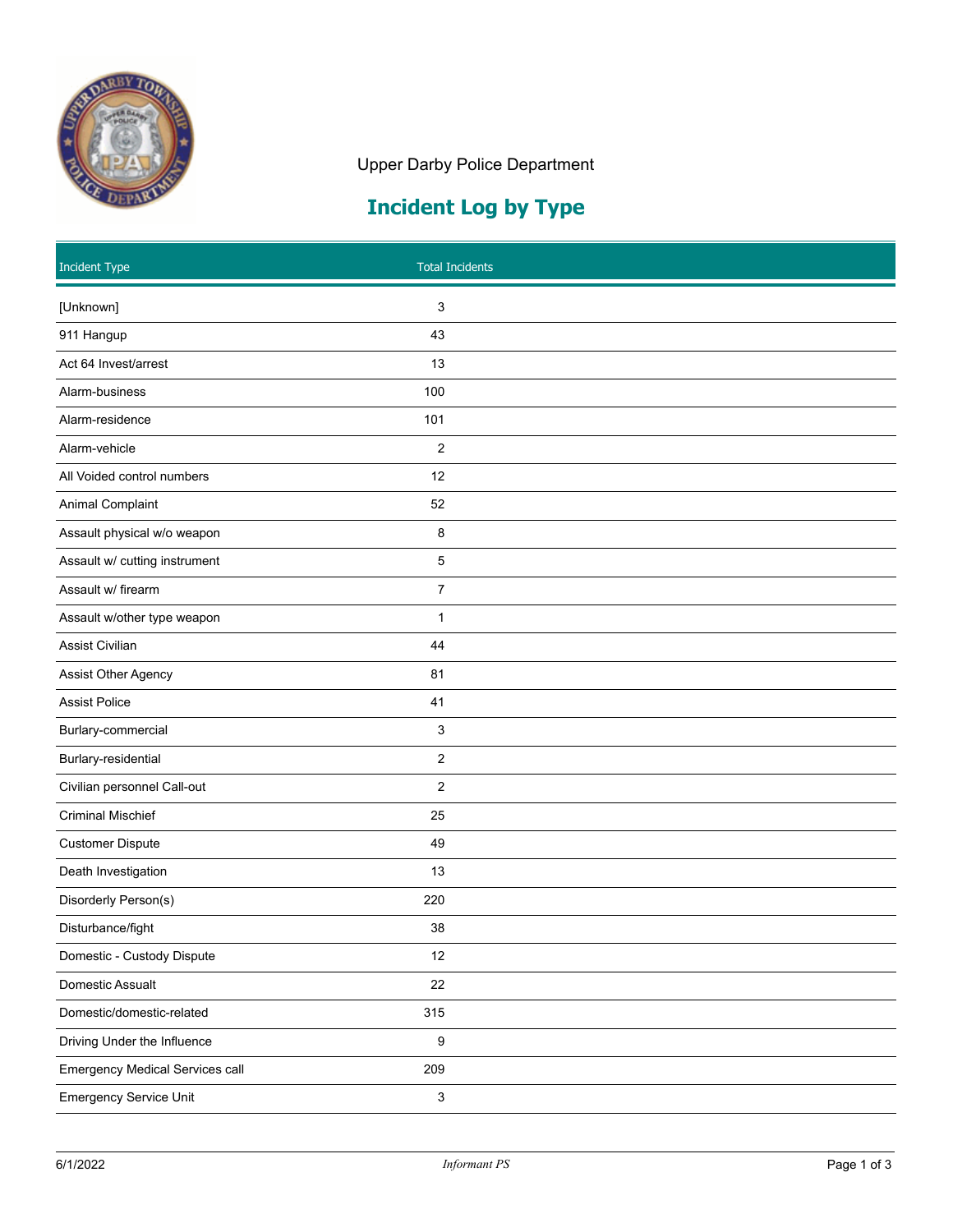## **Incident Log by Type**

| <b>Incident Type</b>          | <b>Total Incidents</b>    |  |
|-------------------------------|---------------------------|--|
| Emotionally disturbed person  | 62                        |  |
| <b>Equipment Problem</b>      | 9                         |  |
| Fire/fire Alarm               | 77                        |  |
| Fireamrs violation            | $\mathbf{1}$              |  |
| Firearm theft                 | 1                         |  |
| <b>Found Property</b>         | 24                        |  |
| Fraud/bad Checks/credit Cards | 49                        |  |
| Harassment-All Kinds          | 46                        |  |
| <b>Hazardous Condition</b>    | 64                        |  |
| Highway Patrol Unit           | 1                         |  |
| Intoxicated Subject           | 13                        |  |
| Jailer Called In              | 74                        |  |
| Juvenile Problem              | 64                        |  |
| K9 Unit Activity              | $\overline{c}$            |  |
| Keys Locked In Veh            | 71                        |  |
| Landlord-tenant Disp          | 13                        |  |
| Lost Property                 | 18                        |  |
| Missing Person Returned       | 8                         |  |
| <b>Missing Persons</b>        | 19                        |  |
| Narcotic overdose             | 8                         |  |
| Neighbor Dispute              | 59                        |  |
| Noise Complaint               | 110                       |  |
| Other Complaint Type          | 14                        |  |
| Parking Complaint             | 254                       |  |
| Pedestrian Stop               | 16                        |  |
| Personnel Called Off          | 33                        |  |
| Personnel lod                 | $\sqrt{5}$                |  |
| Pfa Service / Violation       | 58                        |  |
| Police Information            | 245                       |  |
| <b>Private Towing</b>         | $51$                      |  |
| Property Damage               | $\overline{\mathbf{c}}$   |  |
| Robbery-firearm               | $\ensuremath{\mathsf{3}}$ |  |